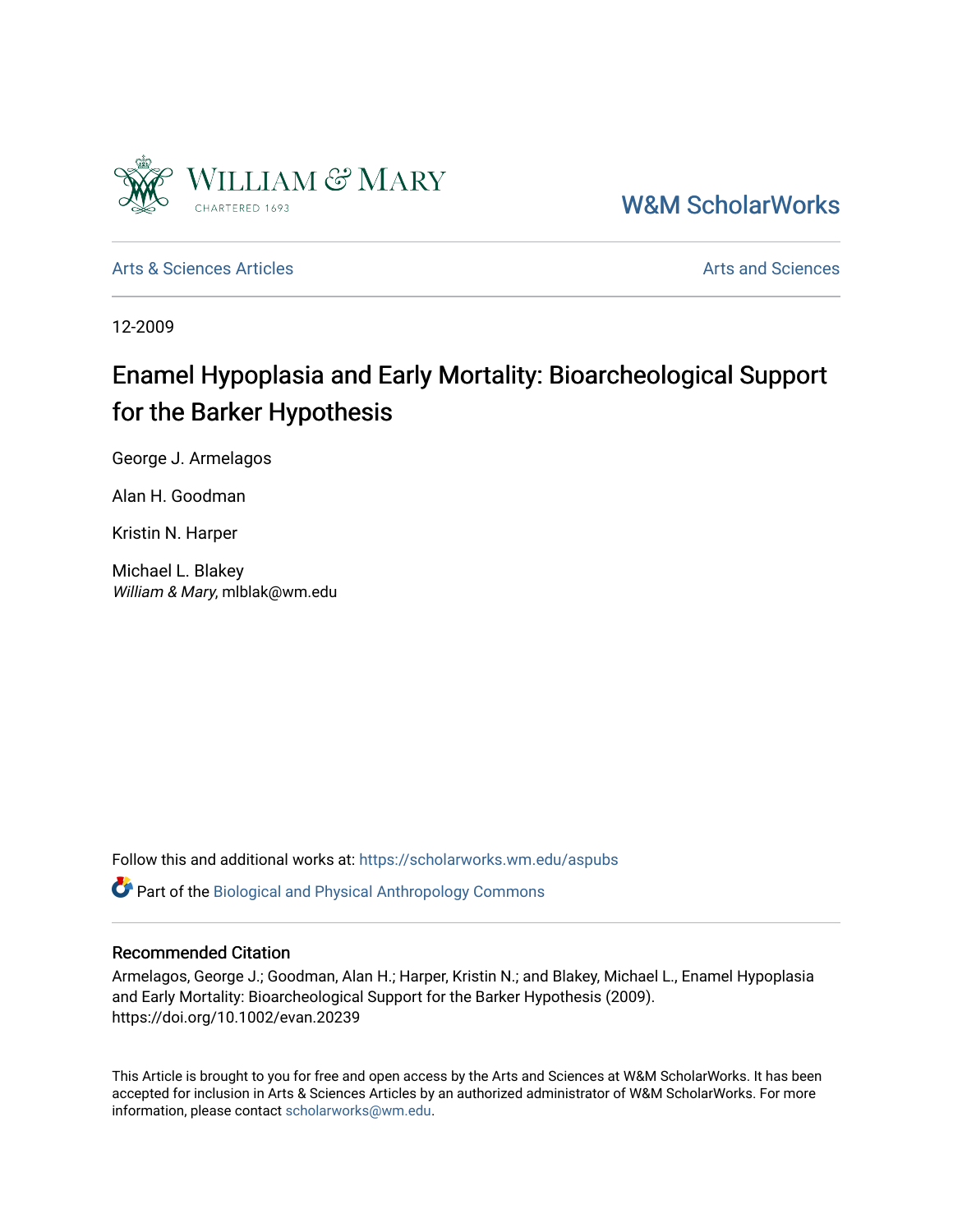#### ARTICLES

## Enamel Hypoplasia and Early Mortality: Bioarcheological Support for the Barker Hypothesis

GEORGE J. ARMELAGOS, ALAN H. GOODMAN, KRISTIN N. HARPER, AND MICHAEL L. BLAKEY

The Barker hypothesis asserts that stressful events early in the life history of an individual have negative health consequences later in adulthood. The hypothesis initially focused on prenatal stressors as indicated by birth weight and related outcomes. This initial concern with the fetal phase of development led to its description as the "fetal programming" or "fetal origins" hypothesis. The realization that stressors in the postnatal phase had similar impacts on adult health has led to its latest characterization as the Developmental Origins of Health and Disease Hypothesis (DOHaD). In this paper, we review the history and evidence in support of the DOHaD hypothesis. We then introduce an untapped source of information on early life stress: enamel hypoplasias and other developmental defects of enamel. Enamel defects are nearly indelible records of physiological perturbations, or stress, to developing ameloblasts (enamel-forming cells). Furthermore, the location of the defects translates to specific periods of growth, providing a permanent temporal record of early life stressors from in utero to approximately twelve years of age. As we discuss, a handful of studies of different populations reveals that individuals with enamel defects that developed in utero and early in infant-childhood development tend to be subject to earlier adolescent or adult mortality.

The Barker hypothesis was coined in an editorial in the British Medical Journal<sup>1</sup> to describe the innovative and controversial idea that many adult diseases have their origins in fetal development. Named after David J. P. Barker, an epidemiologist at the University of Southampton, this hypothesis was initially met with skepticism. However, after a great deal of replication and testing, the Barker hypothesis has expanded into a widely accepted phenomenon. In this review, we add evidence from bioarcheology that supports the Barker hypothesis. The story of how it gained acceptance is revealed in a quarter-of-a-century journey in which many intellectual skirmishes were fought. We offer additional support for the Barker hypothesis from

George J. Armelagos is Goodrich C. White Professor of Anthropology at Emory University, Atlanta, Georgia. His research has focused on diet and disease in prehistory. He was the Viking Medal Medalist (Wenner-Gren Foundation) in 2005, received The Franz Boas Award for Exemplary Service to Anthropology from the American Anthropological Association in 2008, and The Charles Darwin Award for Lifetime Achievement to Biological Anthropology from the American Association of Physical Anthropologist in 2009. E-mail: antga@ emory.edu

Alan Goodman is the immediate past president of the American Anthropological Association (AAA) and the vice president of academic affairs, dean of faculty, and professor of biological anthropology at Hampshire College in Amherst, Massachusetts. His research focuses on developing measures of health and nutrition and the biological consequences of racism, poverty, and inequality. Goodman co-directs the AAA's public education project/Understanding Race/including an award winning museum exhibit and website (understandingrace.org). E-mail: agoodman@hampshire.edu

Kristin Harper is a Robert Wood Johnson Health & Society Scholar at Columbia University. Her research centers on the role that common factors such as malnutrition and exposure to pollution play in molding our susceptibility to disease. Currently, she is investigating the relationship between trace metal levels, mutation rates, and the risk of developing diseases such as schizophrenia and cancer. E-mail: kh2383@columbia.edu

Michael L. Blakey is National Endowment for the Humanities Professor of Anthropology, Professor of American Studies, and Founding Director of the Institute for Historical Biology at the College of William and Mary. Blakey is a key advisor on prominent museum projects including the Race Exhibition of

the American Anthropological Association and the National Museum of African American History and Culture of the Smithsonian Institution, where he held several prior research positions at the Natural History Museum. He was Scientific Director of New York City's colonial African Burial Ground archaeological site that has become a National Monument. He has numerous publications in flagship journals on bioarchaeology, race, racism, ethics, and the history of anthropology. Michael Blakey held professorships at Spelman College, Columbia, Brown, Rome and Howard University where he founded the W. Montague Cobb Biological Anthropology Laboratory. E-mail: mlblak@wm.edu

Key words: fetal programming; maternal stress; infancy; DOHaD; childhood stress; adult mortality

© 2009 Wiley-Liss, Inc. DOI 10.1002/evan.20239 Published online in Wiley InterScience (www.interscience.wiley.com).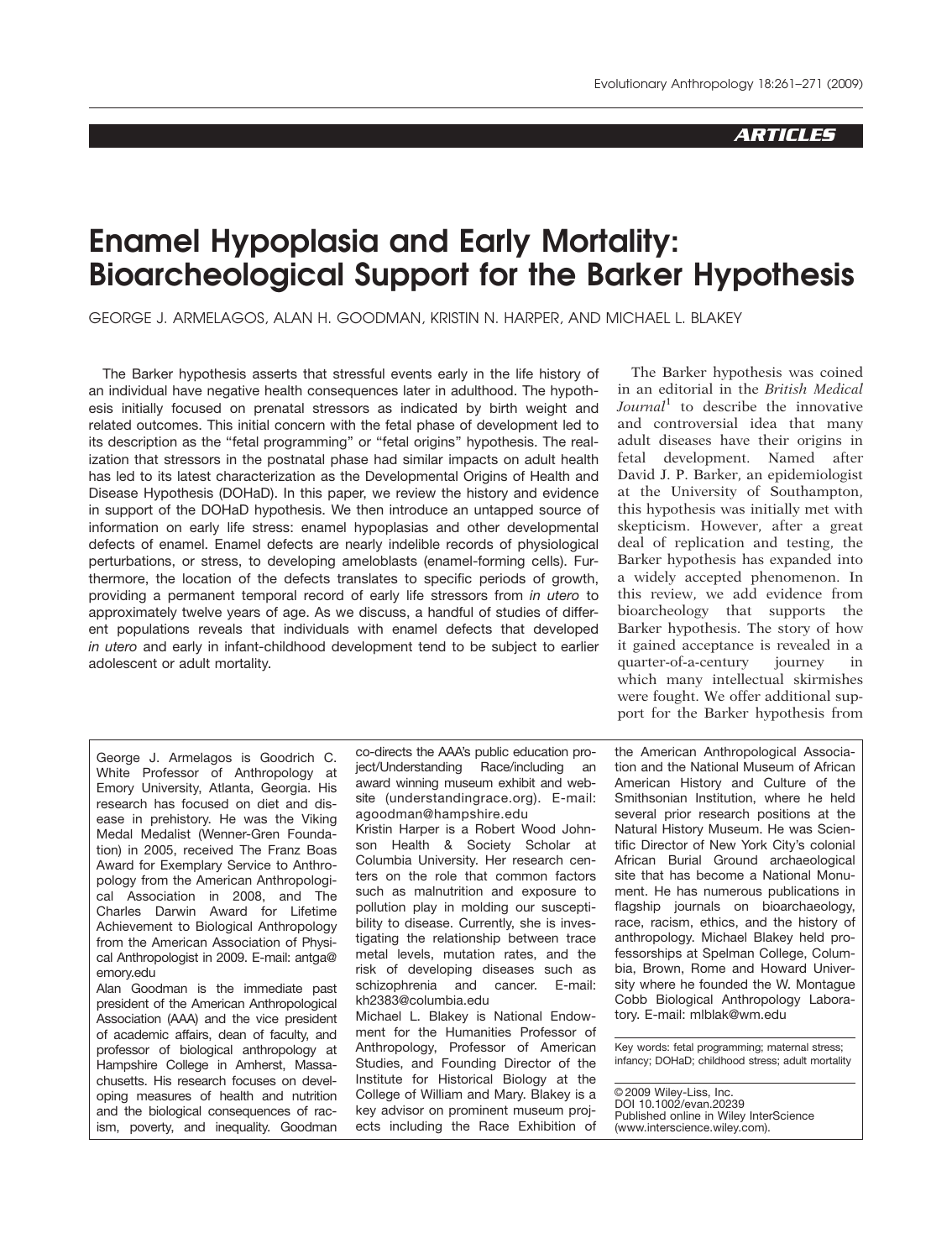

Figure 1. Ethel Margaret Burnside, the midwife whose records were the basis for testing the Barker hypothesis. Source: Hertofordshire Cohort Study. Southampton School of Medicine.

bioarcheological evidence that dental enamel defects occuring in utero, infancy, and childhood have a significant impact and, indeed, are associated with decreases in longevity.

The story begins when David Barker and Clive Osmond were examining the newly published Atlas of Mortality from Selected Diseases in England and Wales,  $1968 - 1978^2$  and were struck by maps of the distribution of cardiovascular diseases, which revealed a remarkable geographic pattern. Barker and Osmond expected to find the highest level of cardiovascular disease in the most affluent areas in Great Britain, since that would mirror the epidemiological trends for heart disease in the United States and other high-income nations. Instead, the maps presented them with a conundrum. The Atlas showed that in Wales and England, the highest ischemic heart disease mortality rates in 1968– 1978 were in areas that had experienced high infant mortality rates six decades earlier (1921–1925).<sup>3</sup> To test this observation, they used the 212 geographic areas in Wales and England to evaluate the association between early infant mortality and later adult health.<sup>3</sup> They found respective correlations of 0.69 and 0.68 between rates of ischemic heart disease and rates of neonatal and postnatal deaths.

Barker, Osmond, and Law<sup>4</sup> then tested the earlier findings with additional data from the 212 localities in England and Wales, this time separately studying ischemic heart disease and stroke. The completeness and detail of infant mortality records from 1911 to 1968–1978 allowed them to examine rates of infant mortality at different ages and from different causes. For example, they could distinguish neonatal mortality (before 1 month of age) from postneonatal mortality (from 1 month to 1 year). Using these data, they were able to show two factors that were associated with cardiovascular disease (CVD). In the first group, CVD was associated with lower standards of living in which the fetus and infant were subjected to negative stressors; in the second group, CVD arose later in life and was linked to an affluent lifestyle.

While these associations were intriguing, Baker and his team needed a cohort to more rigorously test these earlier findings. Baker and coworkers<sup>5</sup> decided to use a national cohort sample of 9,921 ten-year-olds and 3,259 adults from Wales and England to show that systolic blood pressure was inversely related to birth weight, controlling for gestational age. The critical evidence that

the findings were independent of gestational age confirmed that the observed relationships were related to compromised fetal growth.

Barker's group then began a relentless search for archival data that could provide an even more refined analysis. After reporting many false starts, in which he uncovered incomplete archives in hospitals, county halls, and other places, Barker uncovered the records of Ethel Margaret Burnside (Fig. 1), a midwife from Hertfordshire County, England, located 40 miles north of London.<sup>6</sup> Beginning in early 1911, Burnside had recorded birth information, weight at birth, weight at age one, method of feeding, and illnesses of those born in the county<sup>6</sup> (Fig. 2).

Barker and colleagues were able to link the birth records in the Burnside database with the subsequent death records of these individuals. Their cohort study<sup>7</sup> of linked individuallevel birth and death data was completed by the Medical Research Centre Environmental Epidemiology Unit, which computerized Burnside's Hertfordshire County records. The resulting dataset contained information on mortality outcomes as of 1992 for more than 15,000 men and women born between 1911 and 1930. In the first study based on individuals rather than ecological data, they found that death rates from cardiovascular disease among women and men fell pro-

Weight Weight No. of Condition, and Remarks of Food. at Birth. 1st Year Visits. Health Visitor. w V. 5  $8443241$  $\mathfrak{g}$ .  $\mathbf{u}$ 4 bealthe & well diveloped. Buckland School. Eard to s.  $184$   $u_0$  $\beta$  $12$  $706$  $h$ . 4. s Bury Seen Le henred to *Sedham*. Had measles precurrence  $20$  $Bot.$  $\prime\prime$ of neck opened. And forwardly still from 23 yrs. Abdomen very large . su  $2.73$  $22$ + normal. Card. Mand

Figure 2. Ledger showing the format for Ethel Margaret Burnside's records that were used in testing the Barker hypothesis. Source: Hertofordshire Cohort Study. Southampton School of Medicine.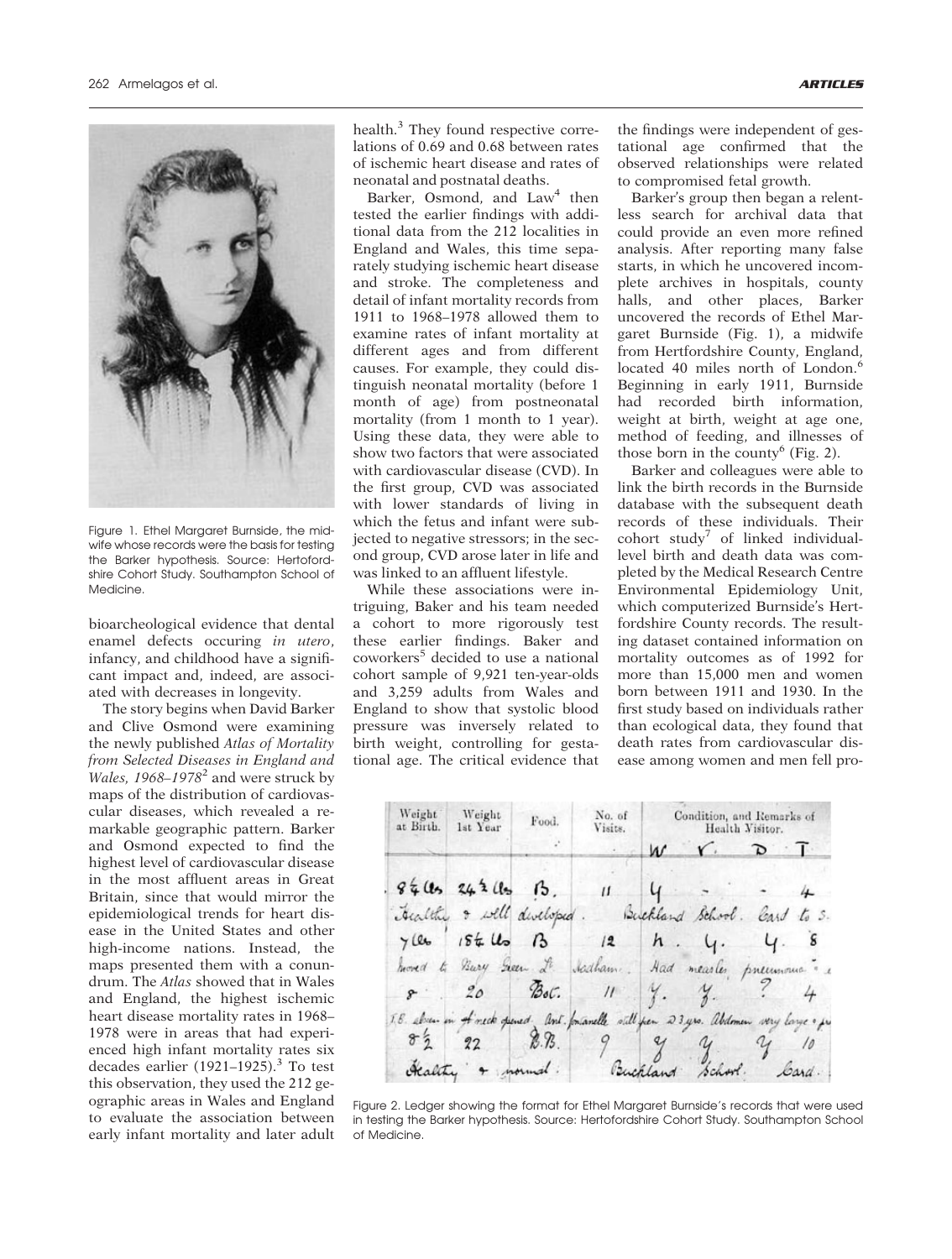gressively between the low and high birth weights groups ( $\chi^2 = 4.3$ , p = 0.04 for women;  $\chi^2 = 8.5$ , p < 0.005 for men). In addition, they demonstrated that high levels of weight gain during infancy decreased men's risk of CVD while rapid weight gain after age two increased CVD risk.<sup>8</sup>

This led to the next step, in which Barker and colleagues examined a cohort of individuals from Hertfordshire born between 1920 and 1930 who were still alive.<sup>7</sup> This cohort provided an adequate sample of a group that was still living. Studies on this group demonstrated a link between low birth weight and a variety of health issues. The investigators found a relationship between stress during fetal development and a variety of adult diseases,<sup>4,9</sup> including hypertension,<sup>10</sup> respiratory disease,<sup>11</sup> type 2 diabetes,<sup>12</sup> insulin resistance and metabolic syndrome,<sup>13</sup> osteoporosis,<sup>14</sup> and sacropenia<sup>15</sup> (loss of muscle mass) later in life.<sup>7</sup>

In a subsequent extension of this study, known as the Hertfordshire Cohort Study (HCS), 3,000 men and women born between 1931 and 1939 from Burnside's data were included, allowing greater power to detect and characterize statistical associations. This cohort, which was a subsample of Burnside's database, has been subjected to an array of medical testing, including dual energy X-ray absorptiometry, which measures bone density. Subjects' proximal femora, lumbar spines, and knees were scanned.<sup>7</sup> The HCS again found that higher birth weight reduced the risk of circulatory disease mortality, decreased risk of mortality from falls,<sup>16</sup> and decreased risk of mortality from pneumonia, diabetes, and musculoskeletal disease in women.<sup>17</sup>

### DEVELOPMENTAL ORIGINS OF HEALTH AND DISEASE HYPOTHESIS

The Barker hypothesis<sup>18,19</sup> has been called the fetal programming hy $p_0$  and  $p_1$   $p_2$   $p_3$  the intrauterine growth restriction hypothesis, $2^{4,25}$  and the prenatal programming hypothesis.<sup>26</sup> However, since many of the physiological features of adaptation occur in the postnatal phase of development,<sup>27</sup> the model has been reformulated as the DOHaD hypothesis.<sup>28,29</sup>

A growing body of animal research is beginning to elucidate the mechanism by which developmental changes in the fetus and during early life have an impact on adult morbidity and mortality. Animal studies $30,31$ provide a model in which maternal physiology can be manipulated, $32$  in ways that are not possible with humans. Such studies have revealed that feeding pregnant mice a proteinrestricted diet played a decisive role in fetal programming, mediated by

As the concern of the DOHaD moves beyond circulatory diseases, explanations other than the thrifty phenotype will have to be considered. Associations between prenatal or early childhood insults and many conditions may reflect disruption of normal developmental processes rather than any sort of adaptation.

serum-and glucocorticoid-inducible kinase SGK-1, of hypertension in offspring.<sup>33</sup> There is also evidence that excessive exposure to glucocorticoids links fetal maturation and adult pathology, with transgenerational effects.<sup>34</sup> In sum, animal studies of fetal programming have supported the proposed pathways in humans for such conditions as hypertension,<sup>35</sup> vascular function,<sup>36</sup> metabolic syndrome,<sup>37</sup> and hyperphagia.<sup>38</sup>

### EFFECTS: BEYOND CIRCULATORY DISEASE

While the effects of early stresses on diseases such as hypertension, coronary heart disease, and diabetes are best characterized and reinforce

the relationship found in the original Barker hypothesis, increasing evidence suggests that other adult health outcomes are also profoundly influenced by experiences during early development. For example, multiple independent studies of infants whose mothers were exposed to famine early in pregnancy have shown an increased risk of developing schizophrenia.39–41 Similarly, mothers subjected to extreme psychological stress early in pregnancy bear children with an increased risk of developing schizophrenia.<sup>42,43</sup>

Animal studies have demonstrated that early dysregulation in fetal programming of the hypothalamicpituitary-adrenal (HPA) axis during especially sensitive periods of fetal development results in permanent neurological changes in offspring that affect behavior in complex ways.<sup>44</sup> The importance of HPA programming in response to insults is currently being investigated in humans.

There is also evidence that development of the immune system is affected by early life stressors, with lasting effects. For example, an association has been found between maternal respiratory infections during pregnancy and the risk of asthma in offspring.<sup>45</sup> In another sample, this relationship was also found for prenatal vaginal infections, as well as other types of febrile infection.<sup>46</sup> Various other disorders may also be related to the DOHaD hypothesis, including earlier onset of puberty, $47$ osteoporosis,  $48$  small kidney size,  $49,50$ and kidney disease.<sup>51</sup>

#### WHY THE RELATIONSHIP EXISTS: A THRIFTY PHENOTYPE

The concept of the thrifty phenotype52,53 has been developed to explain the impact of early life stressors on adult health. Supporters of this hypothesis propose that metabolic syndromes result from the impact of poor nutrition during the fetal, infant, and childhood periods, producing permanent changes in metabolism that affect adult health.<sup>52</sup> The thrifty phenotype hypothesis seems to correct unnecessary assumptions of the thrifty genotype hy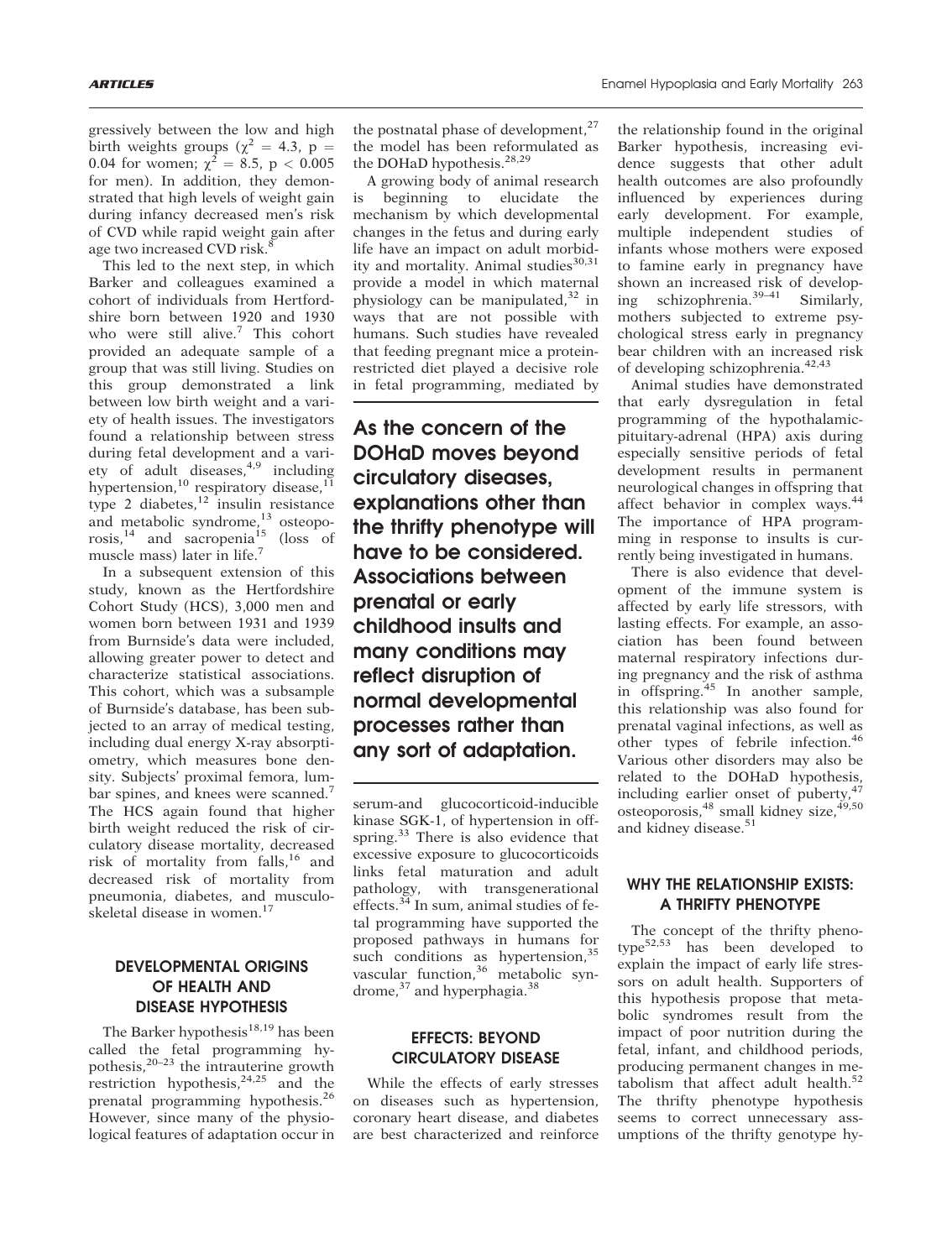pothesis,54,55 that during the Paleolithic period there was selection for a suite of alleles well-adapted to the feast-or-famine environment. Such genetic adaptation would minimize metabolism in times of plenty to enhance the storage of fat that could be used in time of famine. However, the benefits of this once-favored genotype were rendered obsolete if its host lived in a modern, high-income environment characterized by an overabundance of nutrients. The thrifty phenotype hypothesis asserts that selection for genetic changes is not necessary to explain the metabolic syndromes proposed by James Neel's thrifty genotype hypothesis. Instead, it posits that early-life metabolic changes in uterine and childhood development aid survival of the fetus and child while having a negative impact on adult health. $\frac{56,57,62}{56,57,62}$ 

The thrifty phenotype hypothesis has been used to understand the development of type 2 diabetes, which originates in intrauterine life and is exacerbated by rapid childhood growth, resulting in a biphasic nutritional insult.<sup>58</sup> These fetal insults, followed by subsequent catch-up, are implicated in obesity<sup>56,59</sup> and higher body mass indexes (BMI). In an eight-year follow-up study, Meas and coworkers<sup>60</sup> showed that adults born small for gestational age exhibited a larger gain in BMI than did those who had an appropriate size for gestational age. As adults, they had greater fat mass with more abdominal fat, indicating that the effects of fetal growth restriction on body composition continue long beyond the early postnatal catch-up growth.

As the concern of the DOHaD moves beyond circulatory diseases, explanations other than the thrifty phenotype will have to be considered. Associations between prenatal or early childhood insults and many conditions may reflect disruption of normal developmental processes $^{61}$ rather than any sort of adaptation.

#### CRITICISMS OF THE BARKER HYPOTHESIS

While the studies that stemmed from Barker's hypothesis captured the interest of the medical community, they were also met with skepticism. $61-63$  Joseph and Kramer, $61$  for example, questioned whether possible selection bias might be at work, since Barker and colleagues were only able to link birth and early weights with adult outcomes for 5,700 of the 15,664 individuals in the Burnside database. In support of this critique, they observed that individuals traced later, because of difficulty in linking data, differed in important respects from those traced earlier in the study.

In addition, they described the much-repeated argument that there is the possibility of confounding factors in linking coronary heart disease with childhood lifestyle and subsequent

Hypoplasias are caused by disruptions of ameloblast function during the secretary phase in which successive layers of enamel matrix are layed down. In a sense, enamel hypoplasia provides a kymographic record that is a ''window into the past.''

poverty,62,63 as well as outlining inconsistencies within and between studies, conflicting evidence, and inability to replicate findings in animal studies. Subsequent meta-analyses have echoed some of these concerns. One, for example, concluded that claims of strong inverse associations between weight at birth and subsequent blood pressure may be attributable, in large part, to random error, the selective presentation of results, and inappropriate adjustments for current weight and confounders.<sup>64</sup> In fact, while the Barker hypothesis is intriguing, it is difficult not to view continued poverty as an overarching cause of both fetal growth retardation and adult health deprivations.

Studies of select cohorts exposed to famine during gestation have yielded mixed results. These results are of special interest because, typically, the whole population was exposed to the stress, eliminating some of the problems in controlling for SES and genotype. Studies of babies born during the Dutch Hunger Winter revealed that exposure during early gestation increased the odds of developing coronary heart diseases<sup>65</sup> and, in females only, increased BMI and waist circumference at the age 50 years.<sup>65</sup> In addition, babies exposed during late gestation experienced decreased glucose tolerance as adults.<sup>66</sup>

However, the results found in the Dutch cohort have not been replicated in other cohorts exposed to famine. A study of babies born during the nineteenth-century Finnish famine found no effect on mortality rates.67 Similarly, those who were born during the siege of Leningrad displayed no increased glucose intolerance, hypertension, or cardiovascular disease as adults, though they did exhibit increased levels of markers of endothelial damage, as well as a stronger association between obesity and blood pressure.<sup>68</sup>

In twin studies, the effects of restricted in utero growth for babies in multiple births can be compared to singleton siblings, thus controlling for mother's socioeconomic status (SES) and genotype. One study analyzed within-pair differences in birth weight and adult blood pressure, finding a significant inverse association between the two.<sup>69</sup> However, a study using similar methods found no such association, $70$  and another examining twins that were discordant for acute myocardial infection found no difference in birth measurements (weight, length, or head circumference) between affected individuals and their unaffected siblings or control twinpairs.71 It was noted that the number of twins available for the latter study significantly limited the power of this analysis to detect differences.<sup>72</sup> This limitation is true of most twin studies, in which statistical power is rarely discussed. Studies of twins versus singleton births have also been performed, as twins tend to experience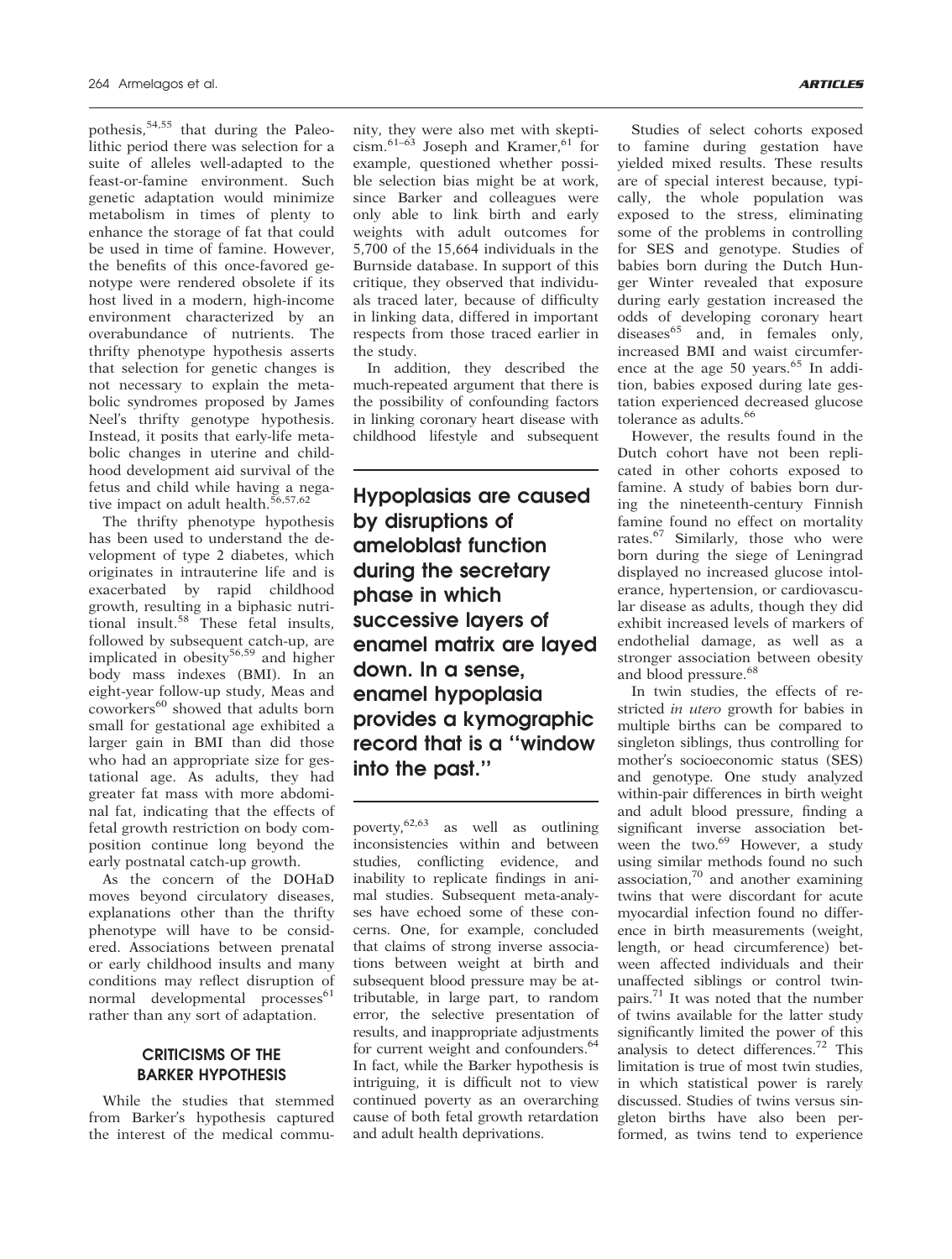growth retardation in utero. One such study on a large Danish sample found no relationship between being a twin and higher mortality rate after the age of six years.73

Because of the conflicting results arising from more rigorous tests of the Barker hypothesis, many skeptics<sup>74</sup> argue that much more research is needed in both humans and animals. At a minimum, it seems clear that while there is a strong general association between early life stresses and adult diseases, the results are variable. Certainly, on an individual level, early deprivation may be overcome and, at times, appears to leave no evidence. To the ample data on the impact of DOHaD on mortality, we add evidence from prehistory and ancient populations that supports the observation that early lifetime stressors have an influence on earlier mortality in these groups.

#### EVIDENCE FROM **BIOARCHEOLOGY**

To expand the range of studies of the relationship between early life stresses and adult health, as well as to introduce new methods of tracking early life stress, we next consider bioarcheological evidence. We summarize the bioarcheological evidence for the Barker hypothesis. Current studies focus on the relationship between early development and chronic diseases such as coronary heart disease and diabetes. However, in most of human history and in many areas of the world today, these chronic adult conditions are not the most important threats to health. Rather, combinations of infection and endemic undernutrition have been and are the challenges that end the majority of human lives.

A wide variety of studies have demonstrated that earlier stressors have an impact on infection-related adult immunity, which affects life spans.<sup>75</sup> These studies have been able to link immunity and lifespan to months of birth.<sup>76,77</sup> Other factors that affect immunity,<sup>78</sup> including thymic function<sup>79</sup> and the impact of non-nutritional maternal illness on fetal growth<sup>80</sup> play a role in adult health, immunity, and



Figure 3. Enamel hypoplasia from the Chokepukio site, Cuzco region of Peru. Source: Valerie Andrushko.

life span. We ask, then, whether in ancient populations a relationship between early life challenges and mortality can be found and, if so, what it means.

Dental enamel permanently records an organism's response to physiological and chemical conditions from the second trimester though early childhood. Furthermore, because teeth are abundant in the bioarcheological record and skeletons can be aged at the time of death, it is possible to link early conditions to longevity.

## DEVELOPMENTAL DEFECTS OF ENAMEL

Dental enamel hypoplasia (Fig. 3), a well-studied class of developmental defects of enamel, provides a nearly indelible record of evidence of physiological disruption. In order for this type of defect to affect the permanent teeth, an insult must occur between birth, when enamel apposition begins in some permanent teeth, and around the beginning of adolescence, when third-molar apposition ends.<sup>81</sup> The deciduous teeth are affected earlier, from around the fifth fetal month to the tenth to twelfth postnatal month.<sup>81</sup> Since teeth are

not subject to remodeling, they remain a permanent record of these early events.<sup>82</sup> Only the loss of teeth due to dental disease or some other unfortunate incident, dental attrition, loss in height of enamel crowns and, in some cases, dental abrasion, a light wearing away of labial and lingual surfaces, would result in loss of this information.

In their discussion of linear enamel hypoplasia, Goodman and Rose<sup>83</sup> have described the wide variety of stressors that can initiate the physiological mechanisms that lead to changes in ameloblastic behavior and cause these enamel defects.<sup>84</sup> Nutritional deficiencies, 85 disease, 86 congenital abnormalities.<sup>86</sup> and trauma<sup>87</sup> are all reported to cause disruptions in matrix formation. For this reason, linear enamel hypoplasias (LEH) must be considered nonspecific indicators of stress.<sup>88</sup> In modern populations, for example, LEHs have been found in 18%–62% of the deciduous dentition of rural Guatemalan children,<sup>89</sup> but had a prevalence of 6% in the population of Iowa.<sup>90</sup> The nonspecific etiology of LEHs is the precise reason why they are often used as part of a toolkit of multiple stress indicators to assess physiological disruption in past populations.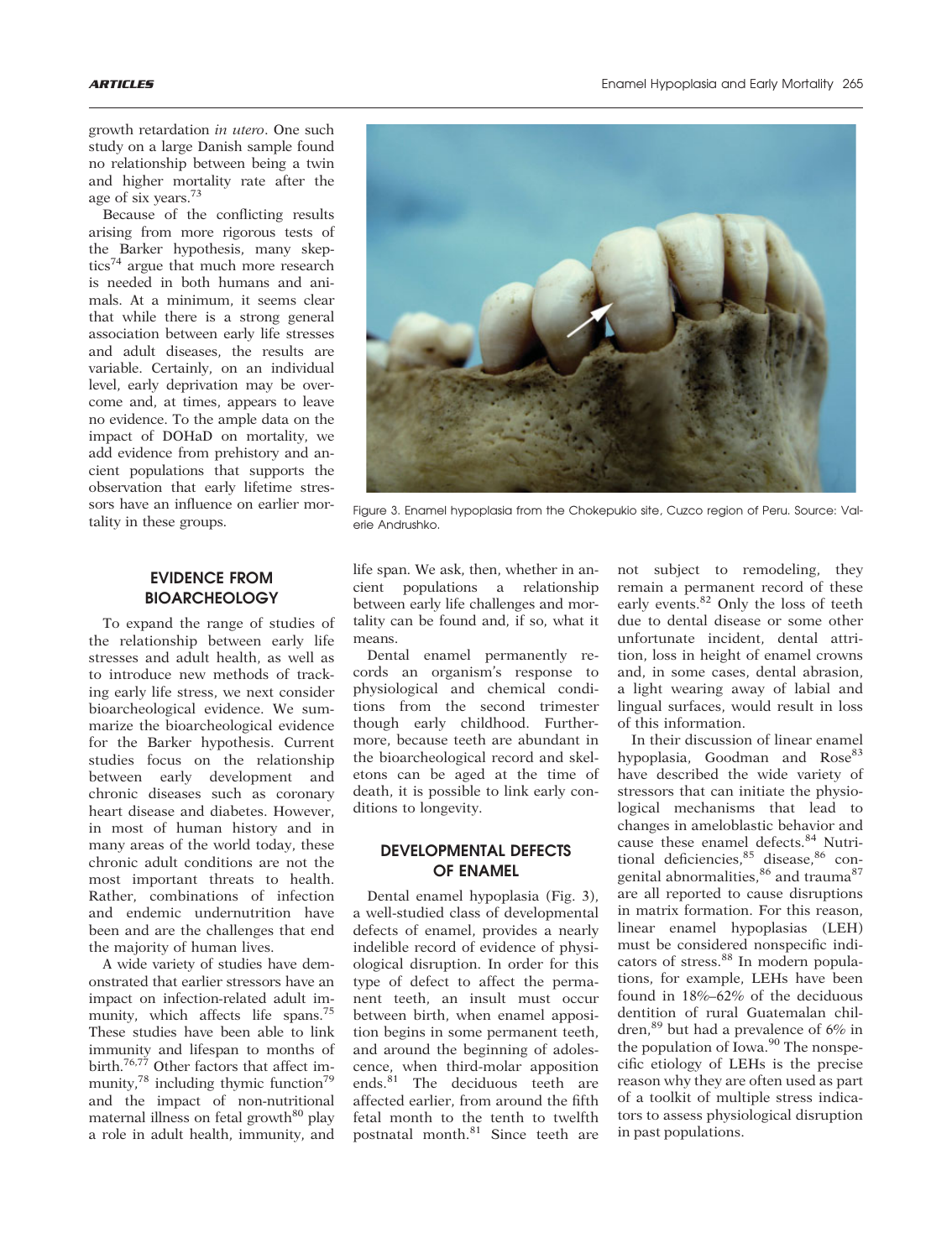



Figure 4. Hypoplasia beneath the double arrow and a Wilson band leading the formation of the hypoplasia labeled with an arrow  $(x 20)$ . A second Wilson band located at the base of the arrow follows and is associated with an undulation in the floor of the hypoplasia. From Goodman and Rose.<sup>83</sup>

A description of how enamel hypoplasias occur may be helpful in understanding why they are indelible markers of stress that can be dated to precise periods of development. Because enamel is secreted in a regular ring-like fashion, the tooth's crown provides a permanent chronological record of any disruption in enamel development. Hypoplasias are caused by disruptions of ameloblast function during the secretary phase in which successive layers of enamel matrix are layed down. $91$  In a sense, enamel hypoplasia provides a kymographic record that is a ''window into the past.'' Since the chronology of enamel development in humans is well known,  $92$  it is possible to determine the age at which a physiological disruption caused the enamel hypoplasia.

Enamel hypocalcification is another type of defect. It occurs during the second stage of enamel development, when mineralization occurs. It produces a chalky band as extrinsic pigments are incorporated into the enamel. Hypocalcified enamel segments involve the deeper enamel, leaving the outer enamel ''skin'' intact, without the characteristic indentation of hypoplasias caused by matrix apposition.<sup>91</sup>

It is not necessary to analyze all teeth in order to gain information about an individual's health. Goodman, Rose, and Armelagos<sup>93:526</sup> suggested a ''best tooth'' analysis that includes two maxillary incisors and two mandibular canines; this approach reveals about 95% of the information that could be obtained if all teeth were examined. Researchers are explicit in reporting whether they used the total sample of dentition, performed ''best tooth'' analysis, or just examined a specific segment of the teeth that developed during a particular phase. For example, Goodman and Armelagos<sup>82</sup> used the segments of the teeth that mineralized from 3.5 to 7 years to assess the impact of enamel hypoplasia on adult mortality.

#### BIOARCHEOLOGICAL TESTS OF THE BARKER HYPOTHESIS

White<sup>94</sup> provided the first archeological evidence suggesting that childhood linear enamel hypoplasia is associated with lower age at mortality. White examined enamel hypoplasias on permanent maxillary first molars of Australopithecines from the South African Pleistocene (ca. 2.0–1.0 myr). He determined that individuals from the Swartkrans site with enamel hypoplasia on the first maxillary molar ( $N = 6$ ) died earlier (between the ages of four and ten years) than did those without enamel defects. The individuals without enamel defects on their first molars  $(N = 100)$  died between 8 and 31 years of age. Subsequently, Goodman<sup>95</sup> used White's data and computed the mean age at death for those with LEHs as 7.8 years and those without LEHs as 19.6 years. Unlike subsequent studies, the difference in mean ages at death could be explained in part by the fact that older individuals had less enamel

available for study due to enamel attrition and abrasion. However, even with this methodological possibility, small sample size, and problems inherent in analyzing age at death in fragmentary material, the nearly 12 year decrease in mean life expectancy associated with LEHs is remarkable.

Rose, Lallo, and Armelagos, <sup>96</sup> used histological techniques to study areas of disturbed enamel formation (Wilson bands) (Fig. 4) in Middle Woodland, Mississippian Acculturated Late Woodland, and Middle Mississippian samples from Dickson Mounds, Illinois. Remarkably, Wilson bands are not affected by surface abrasion. In this group who underwent a transition from horticulture to intensive agriculture, they found that individuals with Wilson bands, histological measures of stress, had an earlier mean age at death (26.7 years,  $N = 210$ ) than did those without Wilson bands (42.1 years,  $N =$ 66). That is, individuals with a record of early life stress lived 15.4 years less than did those without the defect.

Cook and Buikstra<sup>97</sup> were the first to use a large sample to demonstrate that early mortality was greater in individuals who experienced stress events as measured by defects in enamel development during uterine development. In their benchmark study,  $\frac{5}{7}$  they analyzed LEHs in the deciduous teeth in pooled Middle (ca. 100 BCE to 500 CE) and Late Woodland populations from the Lower Illinois Valley. The Middle Woodland sample included individuals from the Gibson, Pete Klunk, Lawrence Gay, and the Joe Gay mound groups; the Late Woodland sample incorporated materials from the Gibson, Pete Klunk, Joe Gay, and Ledders mounds. The 170 children represented died during the interval from birth to seven years of age. The age at which these individuals suffered the stressors that produced the hypoplasias was determined to be from the fourth fetal month to a year after birth. We have pooled the data and constructed a survivorship curve comparing those with and without hypoplastic events (Fig. 5). It is evident that the survivorship of those without hypoplasias is greater.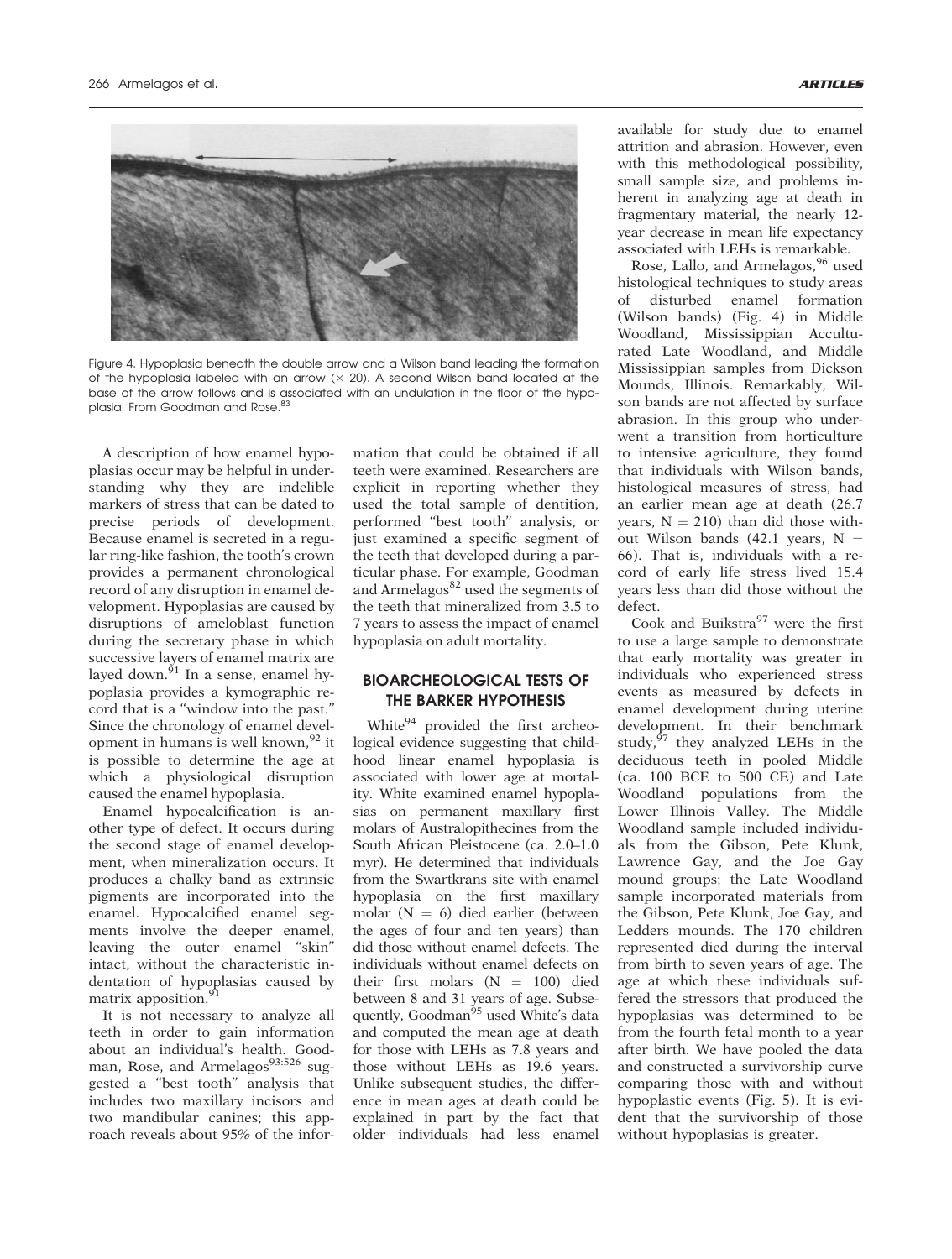

Figure 5. Survivorship (data from Cook and Buikstra,  $97$  Tables 3 and 4).

Following the work of Cook and Buikstra, Goodman and coworkers<sup>92,93</sup> analyzed the relationship between enamel defects and longevity at Dickson Mounds, another Mississippian sample. Using all permanent teeth except the third molar, 14 half-year periods from birth to 7.0 years were examined for enamel hypoplasias. The distribution of enamel hypoplasias by half-year intervals showed a peak between 2.5 to 3.5 years (Fig. 6).

Enamel hypoplasias are not benign markers of growth disruption. We can measure the impact of enamel hypoplasias by looking at the relationship between these growth disruptions and mean age at death (Fig. 7). Goodman and  $Armelagos<sup>82</sup> examined en$ defects between 3.5 and seven years of age and selected individuals without attrition that obliterated this time period. Studying earlier development would have been more difficult as older individuals displayed dental attrition that led to the loss of earlier developing enamel. They found that adults and adolescents with no evidence of enamel hypoplasias had a mean age at death of 35.8 years compared to 31.6 years for with those with a single hypoplasia and 25.6 years for those with two or more hypoplasias ( $t = 3.52$  and  $P < 0.001$ ).

Another set of data is relevant to weaning and mortality. Blakey and Armelagos<sup>91</sup> analyzed the month of onset, duration, and incidence of dental enamel hypoplasia and hypocalcification on the deciduous dentition of 50 subadults from Dickson Mounds. The inclusion criteria for individuals in this sample were complete crown



enamel development and the presence of at least four teeth. The information obtained for each member of the sample covered the entire 16 months of deciduous tooth development.

Nearly two-thirds (64%) of the 50 individuals showed evidence of at least one enamel defect. Among these individuals, 93.8% showed evidence of hypocalcified enamel and 56.3% had a hypoplasia. The incidence of enamel defects, including both enamel hypoplasias and hypocalcifications, steadily increased from the fifth prenatal month until the first postnatal month; this was followed by a steady decline until the eleventh postnatal month (Fig. 8). This pattern shows that as the fetus grows, it is more prone to growth disruption. Heinke and Kuzawa<sup>80</sup> have shown that symptoms of illness during pregnancy had a larger effect when they occurred later in gestation.

If we distinguish between enamel hypoplasia and hypocalcification (Fig. 9), an interesting pattern emerges. Hypocalcification peaks at the eighth prenatal month, while hypoplasia peaks during the first postnatal month. The impact of these enamel defects is evident from a survivorship curve (Fig. 10). All individuals with enamel defects have a greater rate of mortality, which peaks during the first year. However, individuals with hypocalcification show the greatest mortality. This may be related to the timing of the stress that causes them, as it occurs during critical phases of fetal development and may have a greater impact on subsequent mortality.



Figure 6. Frequency distribution of enamel hypoplasias by half-year intervals in Dickson Mounds. Modified from Goodman et al. 92,93



Figure 7. Mean age at death of Dickson Mounds adolescents and adults by number of hypoplasia-stress periods between 3.5–7.0 years. LW, Late Woodland; MALW, Mississippian Acculturated Late Woodland; MM, Middle Mississippian. Modified from Goodman and Armelagos.<sup>82</sup>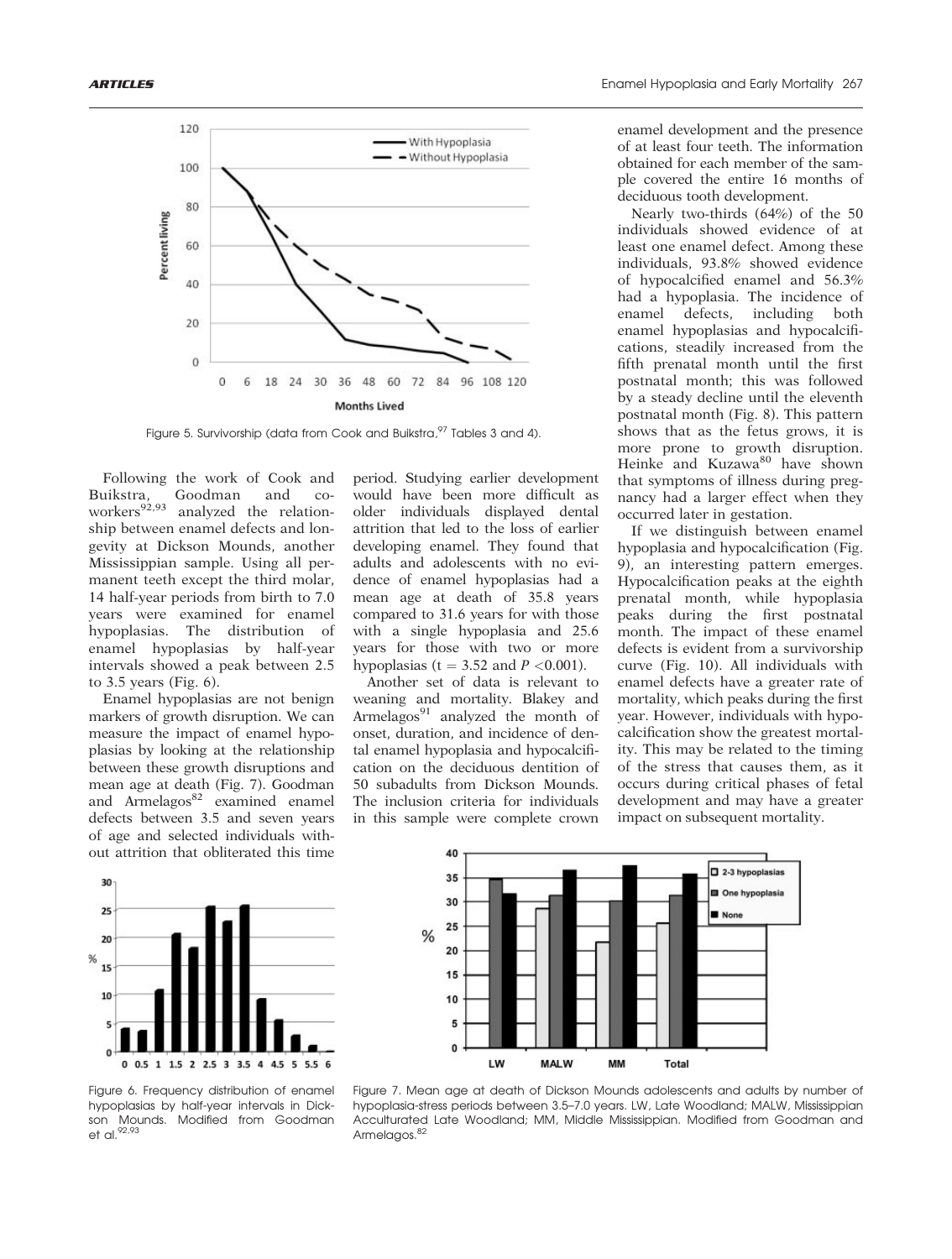

Figure 8. The incidence of enamel defects (combined hypoplasia and hypocalcification) in the deciduous dentition of the combined Dickson Mound population from prenatal month five to postnatal month eleven.

Duray<sup>98</sup> also found support for the hypothesis that developmental enamel defects represent stress-induced growth disruptions with longterm health effects. In a sample from the extensively studied Libben population from Ottawa County, Ohio, he demonstrated a relationship between enamel defects and age at death. He examined defects in the permanent dentitions of 143 individuals using the Developmental Defects of Enamel Index.<sup>99</sup> The population age at death was determined using multifactorial methods. Duray found a significantly lower mean age at death for individuals with enamel defects than among those without defects (Table 1).

The age-at-death distribution for individuals with enamel defects showed two peaks: one in the 15–20 year age class and one in the 30–35 year age class. Duray suggested that the earlier mortality of individuals with enamel defects may be due to biological damage to the immune system during prenatal or postnatal development. Among individuals with enamel defects, the mean age at death was 5.37 years lower (26.92 years compared to 32.29 years) than that among individuals with no enamel defects.<sup>98</sup> This result was significant at the 0.01 level (pooled t-test).

Duray also found a ''dose response'' effect between the severity of the hypoplastic events and age at death. Individuals with grade A or B linear enamel hypoplasias died, on average, 5.88 years younger (26.41 years) than did individuals without enamel defects (32.29 years)  $(P \leq$ 0.004). The mean age at death for individuals with pitting hypoplasias (19.14 years) was 13.15 years lower than that for individuals without enamel defects ( $P < 0.004$ ). Individuals with demarcated hypocalcifications (24.65 years) died 7.64 years younger  $(P < 0.003)$  and those with diffuse hypocalcifications (14.80) years) died 17.49 years younger ( $P <$ 0.001) than did individuals without enamel defects.<sup>98</sup>

#### **DISCUSSION**

The relationship between physiological disruption and increased

mortality rates in adulthood suggest at least three possible mechanisms.82 The first is that there is a differential lifelong pattern of frailty to physiological disruption. That is, the frailty of these individuals may make them more susceptible to hypoplasia and also cause them to die earlier. In this scenario, the hypoplasias reflect a preexisting condition rather than harsh early conditions that programmed the individual for later health problems. The second possibility is that the data could be interpreted as indicating a differential pattern of social, cultural, and behavioral exposure to stressors. In this scenario, individuals exhibiting enamel defects experienced high levels of stress as infants and children and continued to be differentially stressed as adults. Hypoplasias represent adverse environmental conditions that are characteristic of an individual's life. Here, a major criticism of the Barker hypothesis is that the impact of later environments is not adequately controlled. The last possibility is that the physiological stress that results in enamel defects may decrease individuals' ability to respond to further stressors. In a sense, these individuals are ''biologically damaged'' by these earlier stressors, in accordance with Barker's hypothesis. For example, it is possible that the immunological system may be compromised by the physiological disruption that has left its mark on the teeth.

Currently, there is no way to differentiate among these hypotheses. However, future studies may be able to tease apart the processes yielding



Figure 9. The incidence of enamel defects (hypoplasia and hypocalcification) in the deciduous dentition of the combined Dickson Mound population from prenatal month nine to postnatal month eleven. N=231. Modified from Blakey and Armelagos.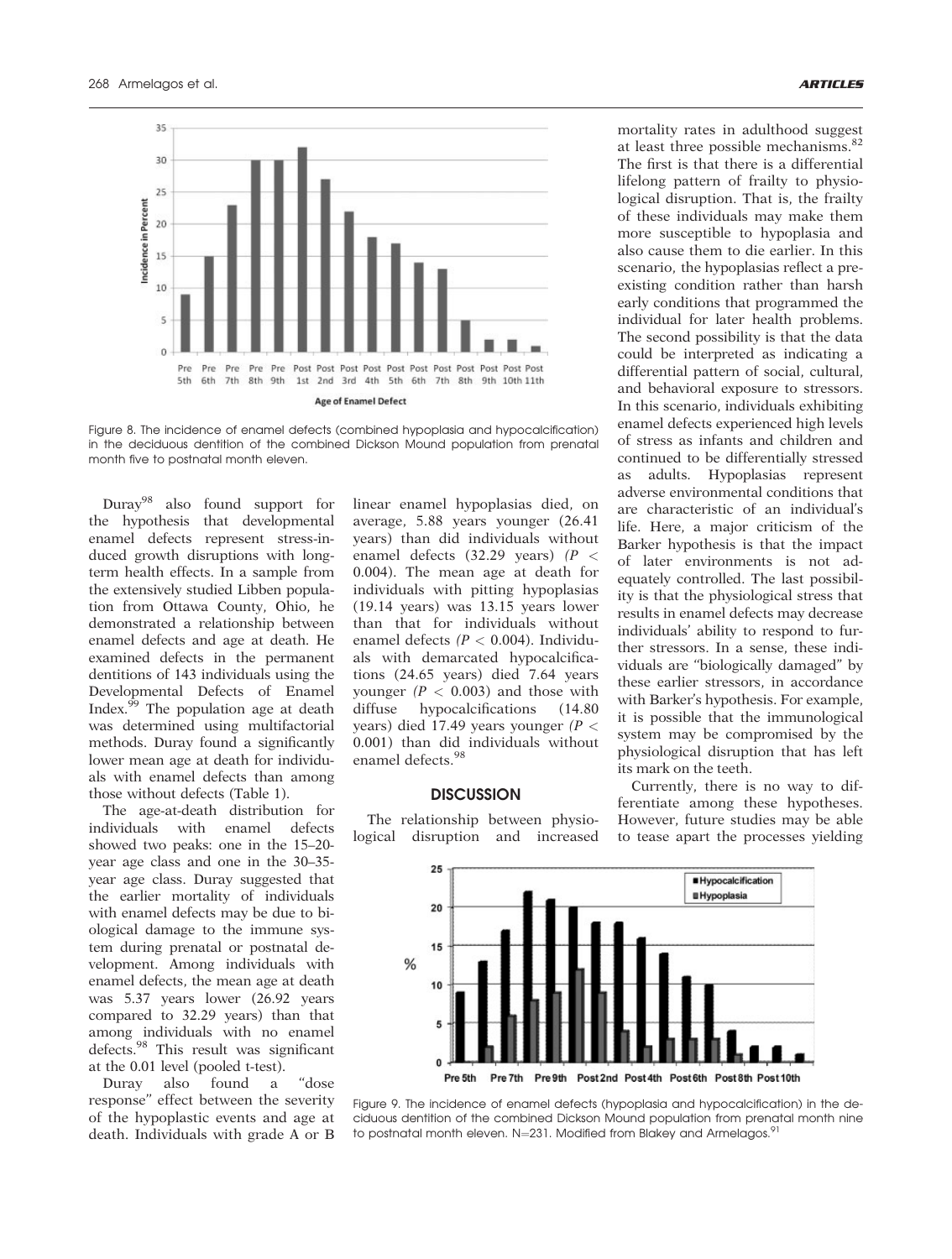120

100

80



Figure 10. Survivorship of those with and without linear enamel hypoplasia and enamel hypocalcification. Modified from Blakey and Armelagos.<sup>9</sup>

these data. One useful approach could be to match hypoplasia data with markers of immune and neurological development that also are available in the skeletal record. For example, Clark and coworkers<sup>100</sup> used vertebral neural canals (VNC) as markers of childhood stress in an archeological population from Dickson Mounds, Illinois (950–1300 A.D.). They argued that VNC dimensions are stabilized by about four years of age and thus not only reflect early health conditions, but also mirror development of the neural and lymphatic organ systems. They linked reduced VNC diameters to decreased longevity in an archeological population and suggested the use of these diameters by modern xerography as a way to predict adult morbidity and mortality in living populations. They<sup>100</sup> tested the associations between early growth and adult health by measuring 2,060 VNCs, vertebral heights, vertebral wedging, nerve-root tunnel lengths, severity of vertebral osteophytosis, and ages at death in 90 adults (aged 15-55 years). In a subsample  $(n = 30)$ , they also measured tibial lengths, which can experience catch-up growth. Statistical analyses showed that small VNCs were significantly associated with greater vertebral wedging and decreased life span  $(P < 0.05-0.001)$ . VNCs were independent of vertebral body heights and tibial lengths (general body growth). VNCs, but not statural components, were useful in predicting adult health, presumably because they reflect neural and immune development and do not readily experience catch-up growth. If enamel hypoplasias are also correlated with VNC measurements, then it would indicate that important developmental processes are altered early in life, with subsequent effects on later life. This would be consistent with the third possibility, supporting the Barker hypothesis.

Additional studies may also aid in differentiating among these possibilities. Individuals from large samples may be differentiated into "treatment" groups, using different markers of stress: those who experienced stressful events earlier in life, but not later; those who experienced stressful events later but not earlier; those who experienced stress throughout life; and those with no major markers of stress at all. If Barker's hypothesis can be applied to these populations, then those who experience early life stresses should fare worse than those who experience later life stresses. Particularly vulnerable periods could be identified in this way, by observing the timing of enamel defects associated with particularly bad outcomes.

While such studies may be performed in the future, yielding additional information about the relevance of Barker's hypothesis to past populations, some obvious limitations will remain in the analysis of enamel hypoplasias. One is that we can only look at stressful events during fetal development in individuals

TABLE 1. Mean Age at Death by Class of Enamel Defect<sup>a</sup>

|                                      | Age at Death | 2-tail prob. |
|--------------------------------------|--------------|--------------|
| No Defects                           | 32.29        |              |
| Class A (Severe) or B (moderate) LEH | 26.41        | 0.004        |
| Pitting Hypoplasias                  | 19.14        | 0.003        |
| Demarcated Hypocalcifications        | 24.65        | 0.003        |
| Diffuse Hypocalcification            | 14.80        | 0.001        |

<sup>a</sup> From Duray.<sup>98</sup>

who died as children, thus retaining their deciduous dentition. This means that we cannot observe the effects of prenatal stress on adult mortality. In adults, because these markers of fetal development have been lost, we are limited to looking at stressful events in early childhood, a period that some cohort studies indicate is already too late. Another limitation is, of course, that we cannot differentiate between specific causes of stress, such as infections versus malnutrition nor, in most cases, specific causes of death. Instead we must be content with looking at associations between stress generally and mortality from all causes. That said, we advocate further studies of enamel defects and subsequent morbidity and mortality. A wide variety of bioarcheological studies have collected, almost routinely, both hypoplasia data and age at death data. Finally, it would be advantageous to study enamel hypoplasias and subsequent health in contemporary populations.

#### **CONCLUSION**

While there are methodological problems that must be addressed, the analysis of skeletal remains provides an essential tool for understanding the adaptation of archeological populations. The use of multiple stress indicators is the key to assessing the impact of morbidity and mortality during the weaning period. This approach has revealed that at Dickson Mounds, the period of fetal development, infancy and early childhood was an extremely stressful phase of growth. At this site, there was compelling evidence that fetuses were exposed to nutritional and/or infectious disease insults that compromised their immediate and future survival. In addition, children exhibited a pattern of nutritional anemia and infectious lesions that also would have compromised their survival during the first ten years of life. Individuals with infectious lesions were severely affected and experienced early death. Individuals with iron-deficiency anemia died between two to six months earlier than those without anemia.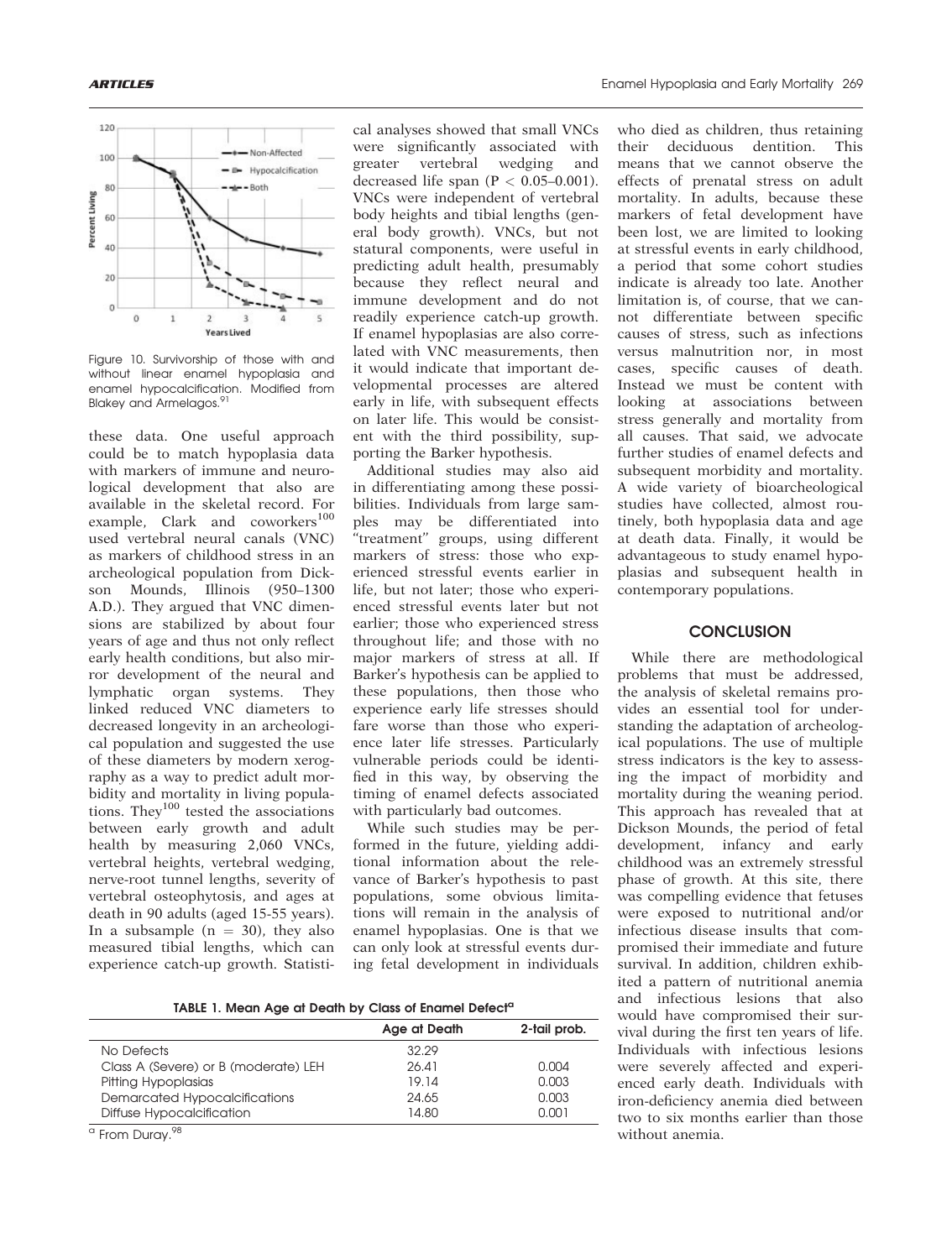Children who survived childhood but were stressed, as shown by enamel hypoplasia, experienced earlier death as adults. Those individuals who displayed two or more hypoplastic lesions died, on average, ten years earlier than those who had no enamel hypoplasias. Whether this is due to physiological damage that occurred during a critical phase of development (the damaged-goods hypothesis) or stress that occurred in infancy and childhood and continued throughout life (wear-and-tear hypothesis) cannot be determined at present. However, in the future better evaluation of these two possibilities may be attainable.

The bioarcheological record is a valuable source of data regarding health in past populations, yielding lessons that are still relevant today in the many parts of the world in which infectious diseases and under-nutrition are still bigger killers than are heart disease and diabetes. Because most evaluations of the DOHaD hypothesis have focused on high-income populations, the study of living and nonliving populations in resourcepoor environments may provide new insights into the scope of this important theory. Present bioarcheological data is consistent with the DOHaD and future studies may indicate whether or not it is the explanation that best fits the observations.

#### ACKNOWLEDGMENTS

We thank Christopher W. Kuzawa and David Barker for comments on earlier versions of this paper.

#### REFERENCES

1 Paneth N, Ahmed F, Stein A. 1996. Early nutritional origins of hypertension: a hypothesis still lacking support. J Hypertension 14: S121–S129.

2 Gardner MJ, Winter PD, Barker DJP. 1984. Atlas of mortality from selected diseases in England and Wales, 1968–1978. Chichester: Wiley.

3 Barker D, Osmond C. 1986. Infant mortality, childhood nutrition, and ischaemic heart disease in England and Wales. Lancet 8489:1077– 11081.

4 Barker DJP, Osmond C, Law CM. 1989. The intrauterine and early postnatal origins of cardiovascular disease and chronic bronchitis. J Epidemiol Community Health, 43:237–240.

5 Barker DJ, Osmond C, Golding J, Kuh D, Wadsworth ME. 1989. Growth in utero, blood pressure in childhood and adult life, and mortality from cardiovascular disease. Br Med J 298:564–567.

6 Barker D. 2003. The midwife, the coincidence, and the hypothesis. Br Med J 327:20–27. 7 Syddall HE, Aihie Sayer A, Dennison EM, Martin HJ, Barker DJ, Cooper C. 2005. Cohort profile: the Hertfordshire cohort study. Int J Epidemiol 34:1234–1242.

8 Osmond C, Barker DJ, Winter PD, Fall CH, Simmonds SJ. 1993. Early growth and death from cardiovascular disease in women. Br Med J 307:1519–1524.

9 Fall CH, Osmond C, Barker DJ, Clark PM, Hales CN, Stirling Y, Meade TW. 1995. Fetal and infant growth and cardiovascular risk factors in women (see comment). Br Med J 310:428–432.

10 Barker DJ, Bull AR, Osmond C, Simmonds SJ. 1990. Fetal and placental size and risk of hypertension in adult life (see comment). Br Med J 301:259–262.

11 Barker DJ, Godfrey KM, Fall C, Osmond C, Winter PD, Shaheen SO. 1991. Relation of birth weight and childhood respiratory infection to adult lung function and death from chronic obstructive airways disease. Br Med J 303:671–675.

12 Hales CN, Barker DJ, Clark PM, Cox LJ, Fall C, Osmond C, Winter PD. 1991. Fetal and infant growth and impaired glucose tolerance at age 64. Br Med J 303:1019–1022.

13 Barker DJP, Hales CN, Fall CHD, Osmond C, Phipps K, Clark PMS. 1993. Type 2 (non-insulindependent) diabetes mellitus, hypertension and hyperlipidaemia (syndrome X): relation to reduced fetal growth. Diabetologia 36:62–67.

14 Cooper C, Fall C, Egger P, Hobbs R, Eastell R, Barker D. 1997. Growth in infancy and bone mass in later life. Ann Rheum Dis 56:17–21.

15 Sayer AA, Cooper C, Evans JR, Rauf A, Wormald RP, Osmond C, Barker DJ. 1998. Are rates of ageing determined in utero? Age Ageing 27:579–583.

16 Sayer AA, Syddall HE, Martin HJ, Dennison EM, Anderson FH, Cooper C. 2006. Falls, sarcopenia, and growth in early life: findings from the Hertfordshire Cohort Study. Am J Epidemiol 164:665–671.

17 Syddall HE, Sayer AA, Simmonds SJ, Osmond C, Cox V, Dennison EM, Barker DJ, Cooper C. 2005. Birth weight, infant weight gain, and cause-specific mortality: the Hertfordshire Cohort Study. Am J Epidemiol 161:1074–1080.

18 Sweeney E. 1999. The Barker hypothesis. Irish Med J 92:440.

19 Wilson J. 1999. The Barker hypothesis. An analysis. Aust N Z J Obstet Gynaecol 39:1–7.

20 Godfrey KM, Barker DJ. 2001. Fetal programming and adult health. Public Health Nutr 4:611–624.

21 Barker DJ. 2002. Fetal programming of coronary heart disease. Trends Endocrinol Metab 13:364–368.

22 Jones JH. 2005. Fetal programming: adaptive life-history tactics or making the best of a bad start? Am J Hum Biol 17:22–33.

23 Kapoor A, Petropoulos S, Matthews SG. 2008. Fetal programming of hypothalamic-pituitary-adrenal (HPA) axis function and behavior by syntheticglucocorticoids.BrainResRev57:586–595.

24 Holemans K, Aerts L, Van Assche FA. 2003. Fetal growth restriction and consequences for the offspring in animal models. J Soc Gynecol Invest 10:392–399.

25 Yu V, Upadhyay A. 2004. Neonatal management of the growth-restricted infant. Semin Fetal Neonatal Med 9:403–409.

26 Wilcoxon JS, Redei EE. 2004. Prenatal programming of adult thyroid function by alcohol and thyroid hormones. Am J Physiol Endocrinol Metab 287:E318–326.

27 Kuzawa CW. 2008. The developmental origins of adult health: intergenerational inertia in adaptation and evolution. In: Trevathan W, Smith EO, McKenna JJ, editors. Evolutionary medicine and health: new perspectives. New York: Oxford University Press. p 325–349.

28 de Boo HA, Harding JE. 2006. The developmental origins of adult disease (Barker) hypothesis. Aust N Z J Obstet Gynaecol 46:4–14.

29 McMillen IC, Robinson JS. 2005. Developmental origins of the metabolic syndrome: prediction, plasticity, and programming. Physiol Rev 85:571–633.

30 Bursztyn M, Ariel I. 2006. Maternal-fetal deprivation and the cardiometabolic syndrome. J Cardiometab Syndrome 1:141–145.

31 Horton TH. 2005. Fetal origins of developmental plasticity: animal models of induced life history variation. Am J Hum Biol 17:34–43.

32 Woods LL. 2007. Maternal nutrition and predisposition to later kidney disease. Curr Drug Targets 8:903–913.

33 Rexhepaj R, Boini KM, Huang DY, Amann K, Artunc F, Wang K, Brosens JJ, Kuhl D, Lang F. 2008. Role of maternal glucocorticoid inducible kinase SGK1 in fetal programming of blood pressure in response to prenatal diet. Am J Physiol Regul Integr Comp Physiol 294:R2008– 2013.

34 Seckl JR, Holmes MC. 2007. Mechanisms of disease: glucocorticoids, their placental metabo-lism and fetal ''programming'' of adult pathophysiology. Nat Clin Pract Endocrinol Metab 3:479–488.

35 Alexander BT. 2006. Fetal programming of hypertension. Am J Physiol Regul Integr Comp Physiol  $290 \cdot R1 - 10$ .

36 Longo M, Jain V, Vedernikov YP, Bukowski R, Garfield RE, Hankins GD, Anderson GD, Saade GR. 2005. Fetal origins of adult vascular dysfunction in mice lacking endothelial nitric oxide synthase. Am J Physiol Regul Integr Comp Physiol 288:R1114–1121.

37 Bellinger L, Langley-Evans SC. 2005. Fetal programming of appetite by exposure to a maternal low-protein diet in the rat. Clin Sci 109:413–420.

38 Vickers MH, Breier BH, Cutfield WS, Hofman PL, Gluckman PD. 2000. Fetal origins of hyperphagia, obesity, and hypertension and postnatal amplification by hypercaloric nutrition. Am J Physiol Endocrinol Metab 279:E83–87.

39 St Clair D, Xu M, Wang P, Yu Y, Fang Y, Zhang F, Zheng X, Gu N, Feng G, Sham P. 2005. Rates of adult schizophrenia following prenatal exposure to the Chinese famine of 1959–1961. JAMA 294:557–562.

40 Xu M, Sun W, Liu B, n.d. Prenatal malnutrition and adult schizophrenia: further evidence from the 1959–61 Chinese famine. Schizophr Bull. In press.

41 Susser E, Neugebauer R, Hoek H, Brown A, Lin S, Labovitz D, Gorman J. 1996. Schizophrenia after prenatal famine: further evidence. Arch Gen Psychiatry 53:25–31.

42 Malaspina D, Corcoran C, Kleinhaus K, Perrin M, Fennig S, Nahon D, Friedlander Y, Harlap S. 2008. Acute maternal stress in pregnancy and schizophrenia in offspring: a cohort prospective study. BMC Psychiatry 8:71.

43 Khashan AS, Abel KM, McNamee R, Pedersen MG, Webb RT, Baker PN, Kenny LC, Mortensen PB. 2008. Higher risk of offspring schizophrenia following antenatal maternal exposure to severe adverse life events. Arch Gen Psychiatry 65:146–152.